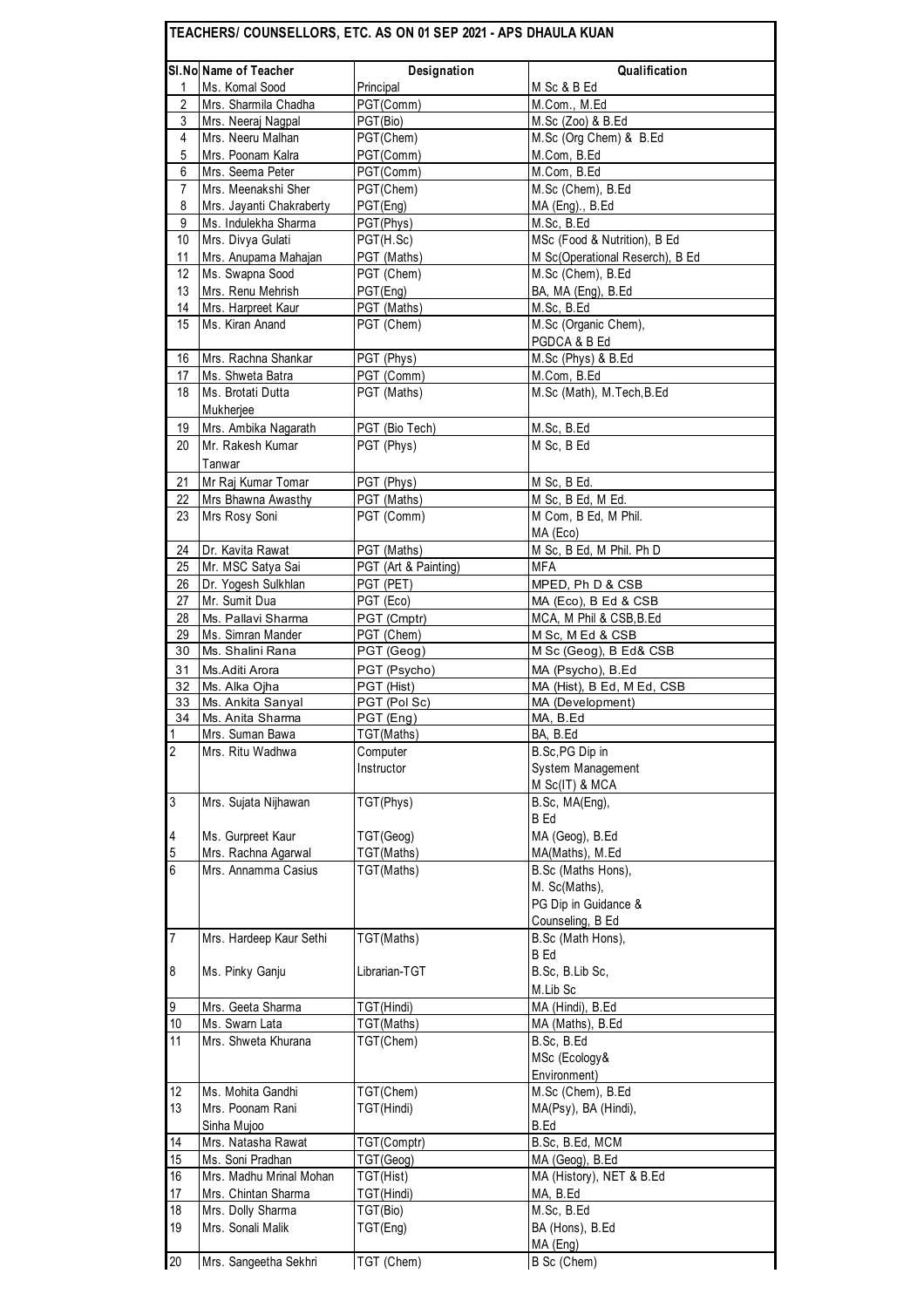|                 | SI.No Name of Teacher    | Designation      | Qualification                                                         |
|-----------------|--------------------------|------------------|-----------------------------------------------------------------------|
|                 |                          |                  | M Sc (Ecology&Envrmt)                                                 |
|                 |                          |                  | MA (Public Admn)                                                      |
|                 |                          |                  | MA (Eng) & M Ed                                                       |
| 21              | Ms. Sandhya Sehgal       | TGT(Maths)       | B.Sc, B.Ed                                                            |
| 22              | Ms. Taruna Arora         | TGT(Maths)       | B.Sc, MCA, B.Ed                                                       |
| 23              | Mr. Avnesh Kumar         | TGT(Phys)        | B.Sc (Gen)                                                            |
|                 |                          |                  | M Sc (Maths)& B Ed                                                    |
| 24              | Dr. Tejasvini Sharma     | TGT(Hindi)       | MA, B.Ed, Phd                                                         |
| 25              | Mrs. Perminder Kaur Mann |                  |                                                                       |
|                 |                          | TGT (Eng)        | MA (Eng), B.Ed,                                                       |
|                 |                          |                  | PGDCA, M Ed                                                           |
| 26              | Ms. Kajal Khanna         | TGT (Maths)      | M.Sc, B.Ed                                                            |
| 27              | Mrs. Savita Khokhar      | TGT (Bio)        | M.Sc, B.Ed                                                            |
| 28              | Ms. Geeta Sati           | TGT(Maths)       | B.Sc. B.Ed                                                            |
| 29              | Mrs. Indu Dasoar         | TGT (Comptr)     | M.Sc (Comptr Sc),                                                     |
|                 |                          |                  | DOECC A level                                                         |
| 30              | Ms. Priyanka Chakraborty | TGT (Eng)        | MA(Eng), B.Ed                                                         |
| 31              | Mr. Manoranjan Minz      | <b>SUPW</b>      | Jr & Sr Dip in Guitar                                                 |
| 32              | Ms. Veena Singla         | TGT(Bio)         | M.Sc, B.Ed                                                            |
| 33              |                          |                  |                                                                       |
|                 | Mrs. Ameeta Gupta        | TGT(Phys)        | M.Sc (Phys) & B.Ed                                                    |
| 34              | Ms. Neelam Segan         | TGT (History)    | MA (Hist) & B.Ed                                                      |
| 35              | Ms. Preeti Huria         | TGT (Maths)      | M.Sc. B.Ed                                                            |
| 36              | Mr. Bhupendra Nautiyal   | TGT(Chem)        | M.Sc (Chem) & B.Ed                                                    |
| 37              | Ms. Nalini Mahesh        | TGT (Eng)        | MA (Eng), B.Ed                                                        |
| 38              | Mrs. Shivani Gupta       | TGT (Music)      | MA (Eng), B.Ed,                                                       |
|                 |                          |                  | COBOL,                                                                |
|                 |                          |                  | BA (Vocal Music)                                                      |
| 39              | Mr. Debangsu Biswas      | <b>TGT</b>       | MA - Visual Arts                                                      |
|                 |                          | (Clay Modelling) |                                                                       |
| 40              | Ms. Gargi Walia          | TGT (Phy)        | M.Sc (Phys) & B.Ed                                                    |
| $\overline{41}$ | Ms. Durga                | TGT (Art)        | BFA (art Edn) &                                                       |
|                 |                          |                  |                                                                       |
|                 |                          |                  | MA (Drawing/Painting)                                                 |
| 42              | Mrs. Smita Gautam        | TGT (Phy)        | M.Sc (Phy), B.Ed                                                      |
| 43              | Ms Poonam Chillar        | TGT (Maths)      | M Sc, B Ed, M Phil.                                                   |
| 44              | Mrs. Shubh Bhasin        | TGT (Comptr Sc)  | MCA, M.Com & B Ed                                                     |
| 45              | Ms. Anita S Guleria      | TGT (Sc)         | $B$ Sc $(H)(Zool)$ ,                                                  |
|                 |                          |                  | M Sc (Ecology&Envrmt)                                                 |
|                 |                          |                  | <b>B Ed &amp; CTET</b>                                                |
| 46              | Mrs. Meenu Agarwal       | TGT (Phys)       | M Sc(Phys), B Ed                                                      |
| 47              | Mrs. Renu Naudiyal       | PET-TGT          | BA, BP Ed                                                             |
| 48              | Mrs. Mohita Sharma       | TGT (Bio)        | M.Sc, B.Ed                                                            |
| 49              | Ms. Renu Barrot          | TGT (Cmptr)      | BA & MCA & CSB                                                        |
| 50              |                          |                  |                                                                       |
|                 | Ms. Sanghmitra Roy       | TGT (Eng)        | BA (Hon), B Ed                                                        |
| 51              | Ms. Gopika Rekhi         | TGT (Hist)       | BA (Hist), B Ed, CTET & CSB                                           |
| 52              | Ms. Shambhavi Sharma     | TGT (Soc Sc)     | MA (Hist), B Ed & CTET                                                |
| 53              | Ms. Aastha Sindhi        | TGT (Eng)        | MA (Eng), B Ed&CTET                                                   |
| 54              | Ms. Mansi Arora          | TGT (French)     | B Com, B Ed, Dip French                                               |
|                 |                          |                  | M Com & CTET                                                          |
| 55              | Ms. Harleen K Anand      | TGT (Soc Study)  | BA (Arts), B Ed & CTET                                                |
| 56              | Mr. Prasanna Kumar Das   | Tabla Teacher    | B Com, Bachilar in                                                    |
|                 |                          |                  | Music & Tabla                                                         |
| 57              | Mr. Kapil Prakash Joshi  | TGT-PET          | MP Ed                                                                 |
| 58              | Mr. Umesh Kumar Antal    | TGT-PET          | MPEd                                                                  |
| 59              |                          |                  |                                                                       |
|                 | Ms. Raj Bugalia          | TGT (Eng)        | MA (Eng), B Ed, CSB&CTET                                              |
| 60              | Dr. Kalpeshwar Bahuguna  | TGT (Sanskrit)   | MA (Sanskrit), B Ed, M Ed,                                            |
|                 |                          |                  | Ph D & CTET-II                                                        |
| 61              | Mrs. Meenakshi Varma     | Counsellor       | B.Sc(H.Sc), B.Ed, Dip in Comptr applications, MA (Child               |
|                 |                          |                  | care & Education), M.Sc (Psychology) Post Graduate Professional       |
|                 |                          |                  | Diploma in Special Education, Post Graduate Diploma in<br>Counselling |
|                 |                          |                  |                                                                       |
| 62              | Ms. Susharta Jindal      | TGT (Geog)       | M Sc (Geog)B Ed, M Ed, CTET, CSB& M                                   |
|                 |                          |                  | Phil                                                                  |
|                 |                          |                  |                                                                       |
| 63              | Ms. Anita Mishra         | TGT (Hindi)      | MA (Hindi), B Ed                                                      |
|                 |                          |                  | CTET & CSB                                                            |
| 64              | Ms. Arpana Kotwal        | TGT (SST)        | B Com, MA(Eco)                                                        |
|                 |                          |                  | MA (Geog), B Ed                                                       |
|                 |                          |                  | CTET & CSB                                                            |
| 65              | Ms. Devika Pillai        | TGT (Eng)        | BA(Eng), LLM, B Ed&CTET                                               |
| 66              | Ms. Tarvind Kaur         |                  |                                                                       |
|                 |                          | Spl Educator     | M Sc (Human Development                                               |
|                 |                          |                  | & Childhood Studies)                                                  |
|                 |                          |                  | B Ed (Spl Education) &                                                |
|                 |                          |                  | CTET-(Pt-II only)                                                     |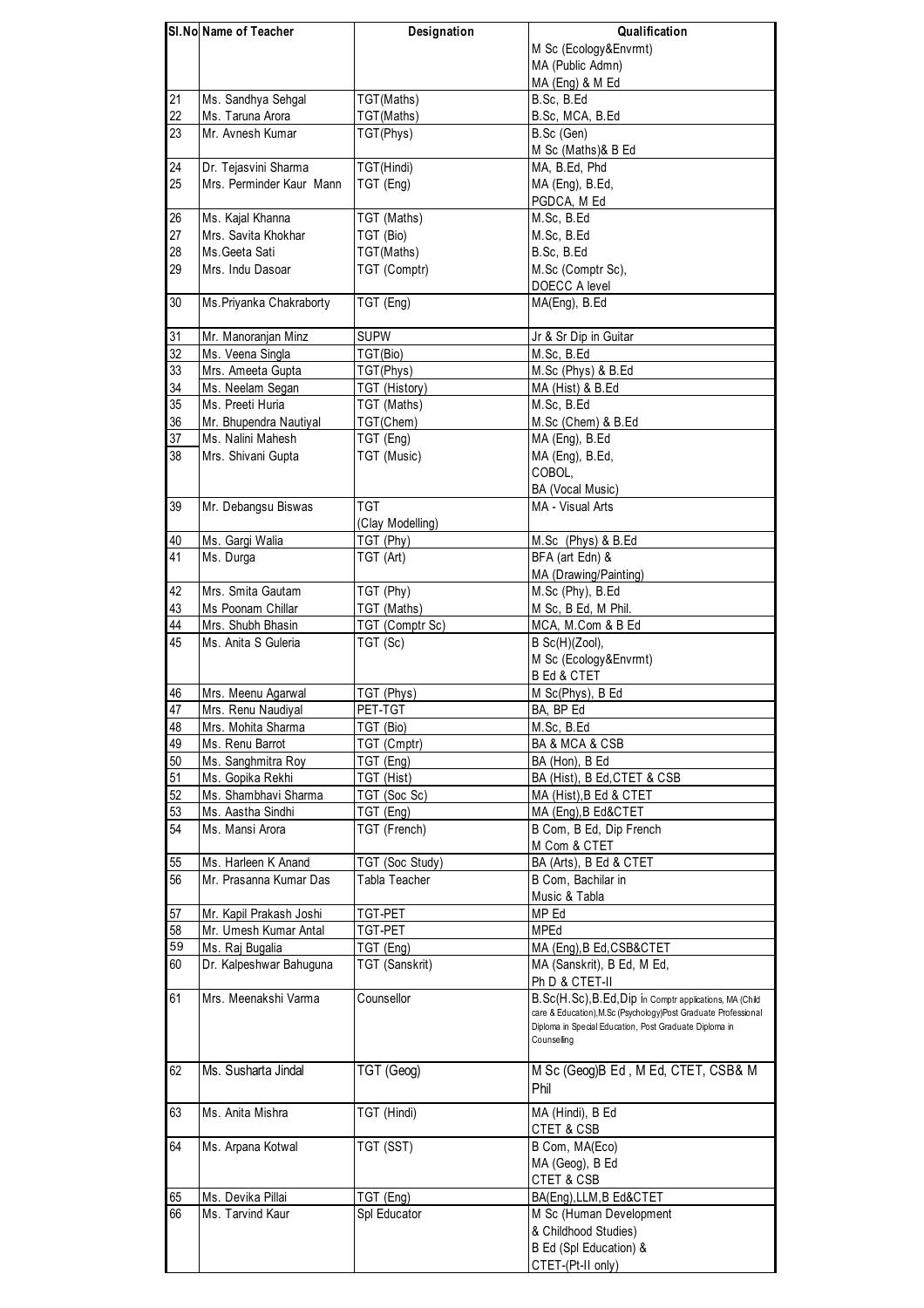|                | SI.No Name of Teacher                    | Designation             | Qualification                                 |
|----------------|------------------------------------------|-------------------------|-----------------------------------------------|
| 67             | Ms. Sakshi Tomar                         | <b>TGT (Soc Study)</b>  | BA (Geog) & B Ed                              |
| 68             | Ms. Sanjukta Chatterjee                  | TGT (Chem)              | B Sc, B Ed, MCA&CTET                          |
| 69             | Ms. Surekha Sangwan                      | TGT (Hindi)             | MA (Hindi) & B Ed                             |
| 70             | Ms. Sadhana Gupta                        | TGT (Hindi)             | MA (Hindi), MA (Eco),                         |
| 71             | Ms. Deeksha Gupta                        | TGT (Hindi)             | B Ed & M Ed<br>BA (PROG), B Ed&CTET           |
| 72             | Ms. Babitaa Sinha                        | TGT (Maths)             | MA, B Ed & CTET                               |
| 73             | Ms. Shoma Gupta                          | TGT (S.Sc)              | MA (History) & B.Ed                           |
| 74             | Mr.Sandeep Prasad Semw TGT (Sanskrit)    |                         | MA, B.Ed                                      |
| 75             | Ms. Shashi Kumari                        | TGT (Eng)               | BA, B.Ed & CTET                               |
| 76             | Ms. Shivani Paintal                      | TGT (Eng)               | MA (Eng), MA (Psycho)                         |
|                |                                          |                         | B.Ed                                          |
| 77             | Ms. Bhumika Chaudhary                    | TGT (Eng)               | MA (Eng, B.Ed, M Phill                        |
| 78<br>79       | Ms. Rajeshwari Rattan                    | TGT (Eng)               | MA, M.Ed, CTET, CSB<br>BA, MA in applied Psy- |
|                | Ms. Aakriti Vig                          | Counsellor              | cology & Counselling                          |
| 80             | Ms. Tanya Gulati                         | <b>Activity Spanish</b> | BA (Spanish) & B Ed                           |
|                |                                          | Teacher                 |                                               |
| 81             | Rajni Tokas                              | TGT (Hindi)             | MA (Hindi), B.Ed                              |
| 82             | Tulika Oberoi                            | TGT (Eng)               | MA (Eng), B.Ed                                |
| 83             | Ms. Vibha                                | <b>Activity German</b>  | BA (Eng), Course in                           |
|                |                                          |                         | German Lang (Level B2)                        |
| 84             | Sweta William                            | TGT (Geog)              | MA, M.Ed                                      |
| 1              | Mrs. Sadhna Roy                          | PRT                     | BA, B.Ed                                      |
| $\overline{2}$ | Mrs. Madhumita Nag                       | <b>PRT</b>              | B.Sc (H.Sc), MA (Child care & Edn)            |
|                |                                          |                         | B Ed                                          |
| 3              | Mrs. Veena Singh                         | <b>PRT</b>              | B.Sc, B.Ed, MA, M.Ed                          |
| 4              | Mrs. Rani Yadav                          | PRT                     | BA, B.Ed, NIIT                                |
| 5<br>6         | Mrs. Sandhya Bajaj<br>Mrs. Jyotsna Verma | PRT<br>PRT              | B.Sc, B.Ed<br>MA, B.Ed                        |
| 7              | Mrs. Shyda Rana                          | <b>PRT</b>              | M.Sc, B.Ed                                    |
| 8              | Mrs. Neha Katyal                         | PRT                     | B.Com, B.Ed                                   |
| 9              | Mr. Gopi Krishan                         | Music-PRT               | Bachlor of Music, Bhushan                     |
| 10             | Ms. Manisha Sharma                       | <b>PRT</b>              | B.Com, B.Ed                                   |
| 11             | Ms. Ashima Jain                          | PRT                     | B.Sc, B.Ed                                    |
| 12             | Ms. Jyoti Singh                          | <b>PRT</b>              | MA (Hindi) & B.Ed                             |
| 13             | Mrs. Renu Negi                           | <b>PRT</b>              | MA (Maths) & B.Ed                             |
| 14             | Mrs. Komal Bhardwaj                      | Music-PRT               | MA - Vocal Music                              |
| 15             | Ms. Rajbala Panwar                       | PET-PRT                 | BP Ed                                         |
| 16             | Ms. Komal Arora                          | Cmptr-PRT               | M.Sc (Comp. Sc)                               |
| 17             | Mr. Saumvir Singh                        | <b>PRT</b>              | MA (Eco), MA (Psy) & B Ed                     |
| 18             | Ms. Shalu Kataria                        | <b>PRT</b>              | MA, B.Ed                                      |
| 19             | Mrs. Pavneet Gill                        | PRT                     | B. Com, B Ed                                  |
| 20             | Ms. Manju Nautiyal                       | <b>PRT</b>              | M Sc & B Ed, CTET&CSB                         |
| 21             | Ms. Geeta Singh                          | PRT (PET)               | <b>BPE</b>                                    |
| 22             | Ms. Harpreet Walia                       | PRT (Art &              | MA(Fine Arts), B Ed, M Ed                     |
|                |                                          | Painting)               |                                               |
|                | Ms. Usha Dixit                           | <b>PRT</b>              |                                               |
| 23             |                                          |                         | M Sc, B Ed, CTET & CSB                        |
| 24             | Ms. Mainka Vats                          | <b>PRT</b>              | MA, B Ed, CTET & CSB                          |
| 25             | Ms. Sangeeta Singh                       | <b>PRT</b>              | M Sc, B Ed, UPTET & CSB                       |
| 26             | Ms. Anisha Tuli                          | Activity (Art/Craft)    | <b>BFA</b>                                    |
| 27             | Ms. Rinki Chaudhary                      | PRT-PET                 | BA (Eco)MA (Arts)& BP Ed                      |
| 28             | Ms. Shubhra Khawasia                     | <b>PRT</b>              | PG (Tourism)& B Ed                            |
|                |                                          |                         | CTET & CSB                                    |
| 29             | Ms. Anubha Ajay                          | PRT                     | M Sc, B Ed, CSB & CTET                        |
| 30             | Ms. Mallika Verma                        | PRT                     | M Sc, B Ed & CTET                             |
| 31             | Ms. Indu Joshi                           | <b>PRT</b>              | MA (Eng), B Ed, CTET & CSB                    |
| 32             | Ms. Vimla Bhatt                          | <b>PRT</b>              | M Sc (Botany), B Ed,                          |
|                |                                          |                         | CTET & CSB                                    |
| 33             | Ms. Kavita Marwah                        | <b>PRT</b>              | BA, B Ed, CTET & CSB                          |
| 34             |                                          | PRT                     | B Sc, B Ed, CTET & CSB                        |
|                | Ms. Lavita Grotra                        |                         |                                               |
| 35             | Ms. Seema Tangri                         | <b>PRT</b>              | M Com, B Ed, CTET&CSB                         |
| 36             | Ms. Rashi Dahiya                         | PRT (GEN)               | M.Ed in comp Sc, B.Ed                         |
| 37             | Ms. Neetu Singh                          | PRT (MATHS)             | M.Sc, B.Ed                                    |
| 38             | Ms. Hasina                               | <b>PRT</b>              | MA BE.ed                                      |
| 39             | Ms. Apeksha Das                          | PRT                     | M.Sc (Math), B.Ed (Spl Edu)                   |
| 40             | Vidhi Kashyap                            | <b>PRT</b>              | M.Sc (Organic Chem), B.Ed                     |
| 41             | Ms. Sonali Agarwal                       | <b>PRT</b>              | B.Sc, B.Ed                                    |
| 42             | Ms. Jasmine Kaur                         | <b>PRT</b>              | BA, B.Ed                                      |
| 43             | Ms. Rita Mohanta                         | <b>PRT</b>              | MA, B.Ed                                      |
| 44             | Ms. Iti Sharma                           | <b>PRT</b>              | MA, B.Ed                                      |
| 45             | Ms. Anu Singh                            | PRT                     | B.Ed, M.Ed, MHD                               |